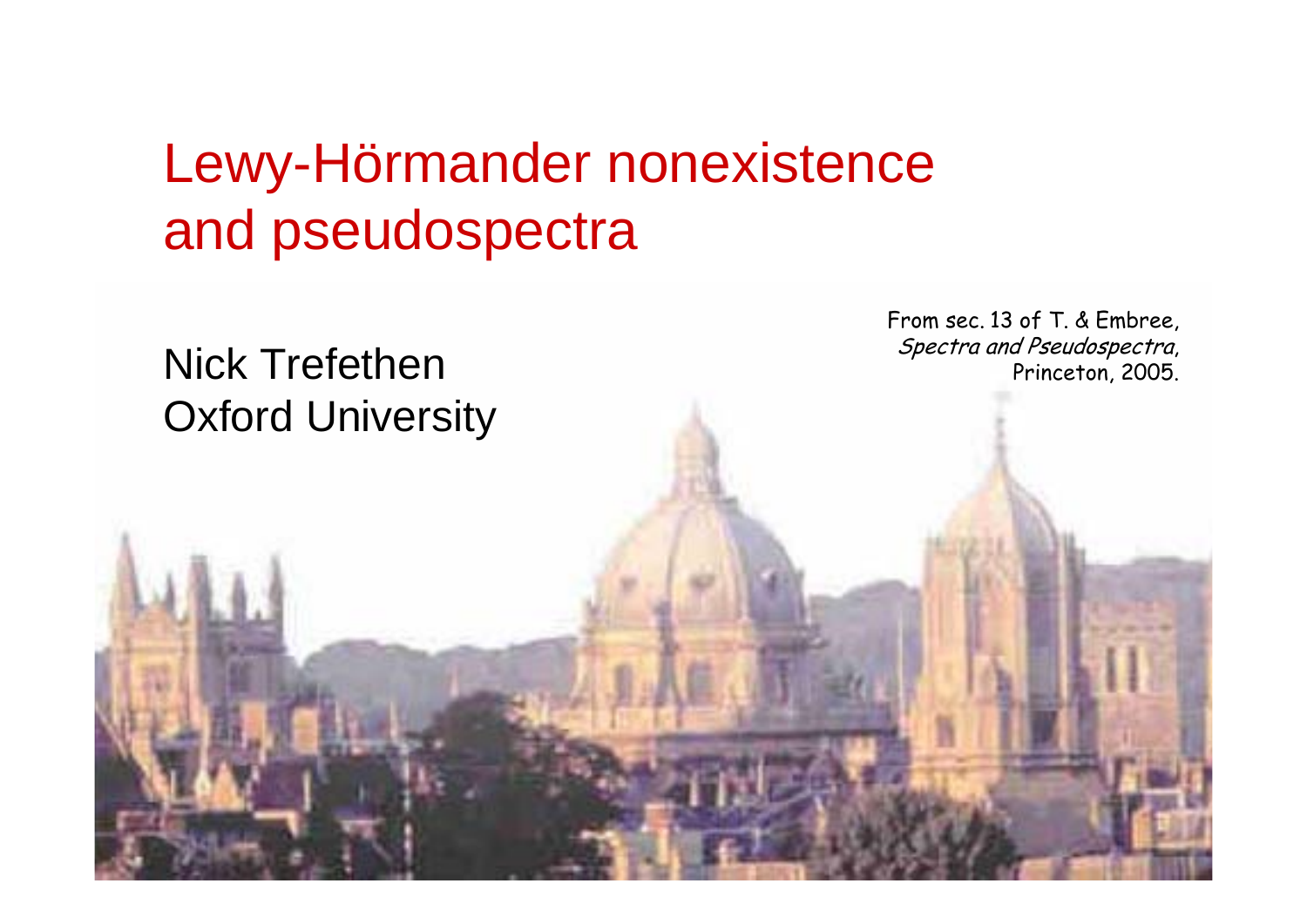1957 Lewy shows  $\exists C^{\infty}$  linear PDE with no solutions

1960 General theory by Hörmander

1960-2005 Major generalizations (including ΨDE) leading to characterization by "<sup>Ψ</sup> condition": Beals, Dencker, Fefferman, Garabedian, Lerner, Nirenberg, Treves, …

2001 Zworski points out connection with pseudospectra



Hörmander: Fields Medal '62 Fefferman: Fields Medal '78 Nirenberg: Crafoord Prize '82, Nat. Medal of Science '95 Dencker: Gårding Prize '03, Clay Research Prize '05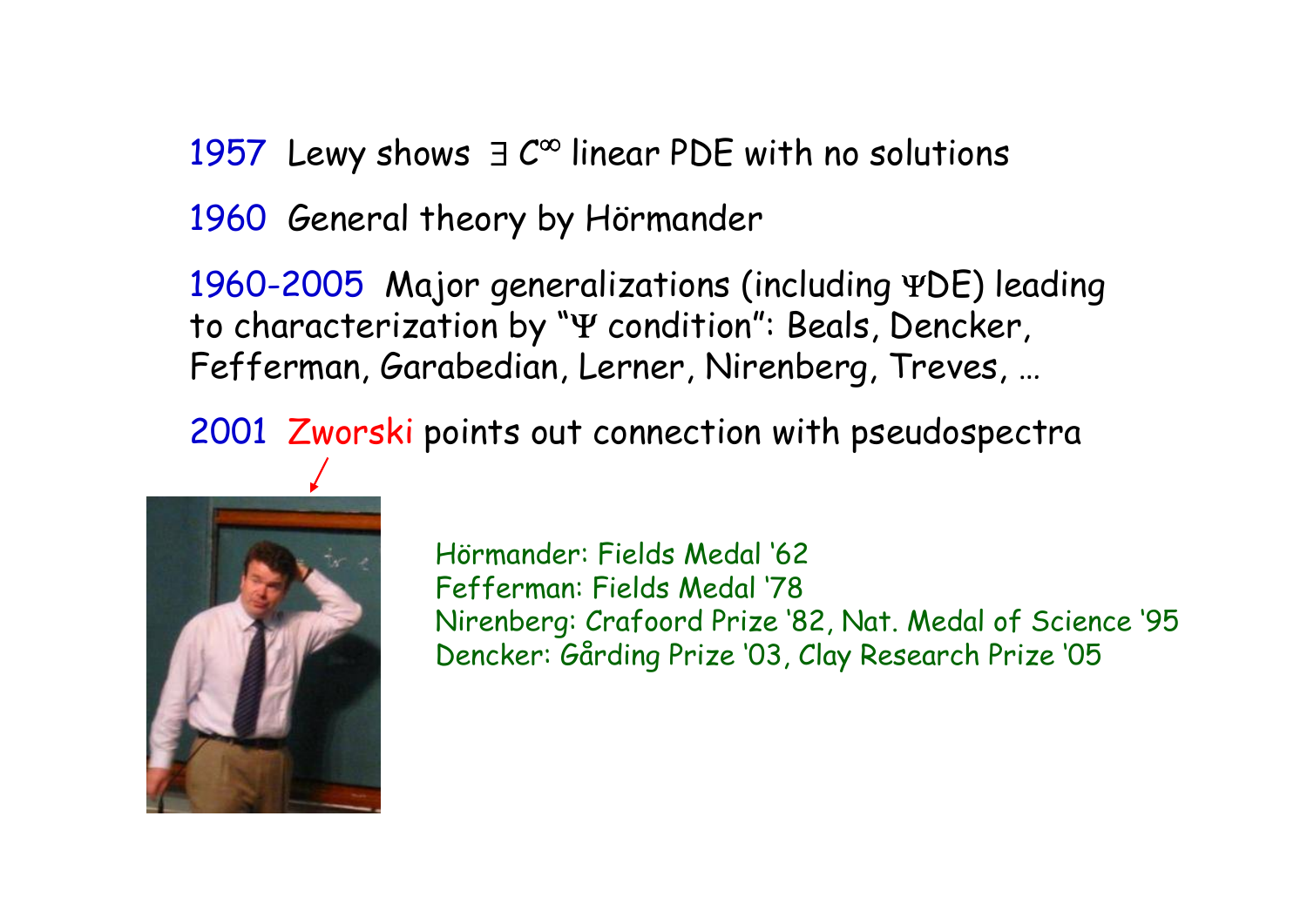### Simplest Example

Mizohata eq. :  $Lu = u_\chi$ +  $ixu_\chi$  =  $f$   $(*)$ 

Cauchy-Kowaleski  $\Rightarrow$  (\*) is locally solvable if f is analytic.

THEOREM.  $\exists$   $f \in C^{\infty}$  s.t. (\*) has no soln in any nbhd of (0,0).

Why? The idea is that nonexistence for (\*) is related to nonuniqueness for the adjoint equation

$$
L^*v = -v_x + i x v_y = g \qquad (**)
$$

This nonuniqueness stems from the existence of wave packet pseudomodes of *<sup>L</sup>*\* . Such pseudomodes exist when a certain twist or commutator or Ψ or Poisson bracket condition is satisfied.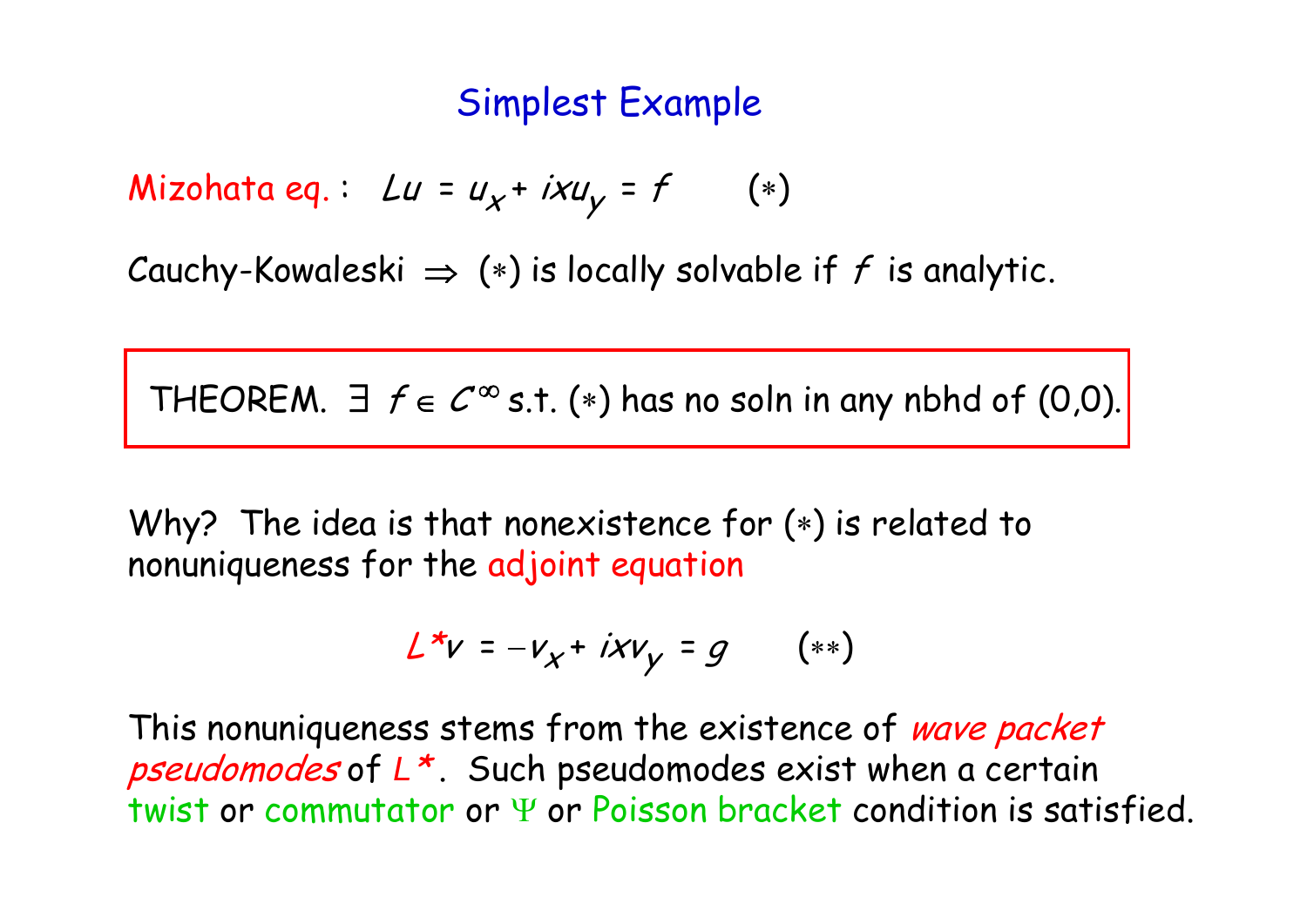

For operators, same defns. modulo technicalities.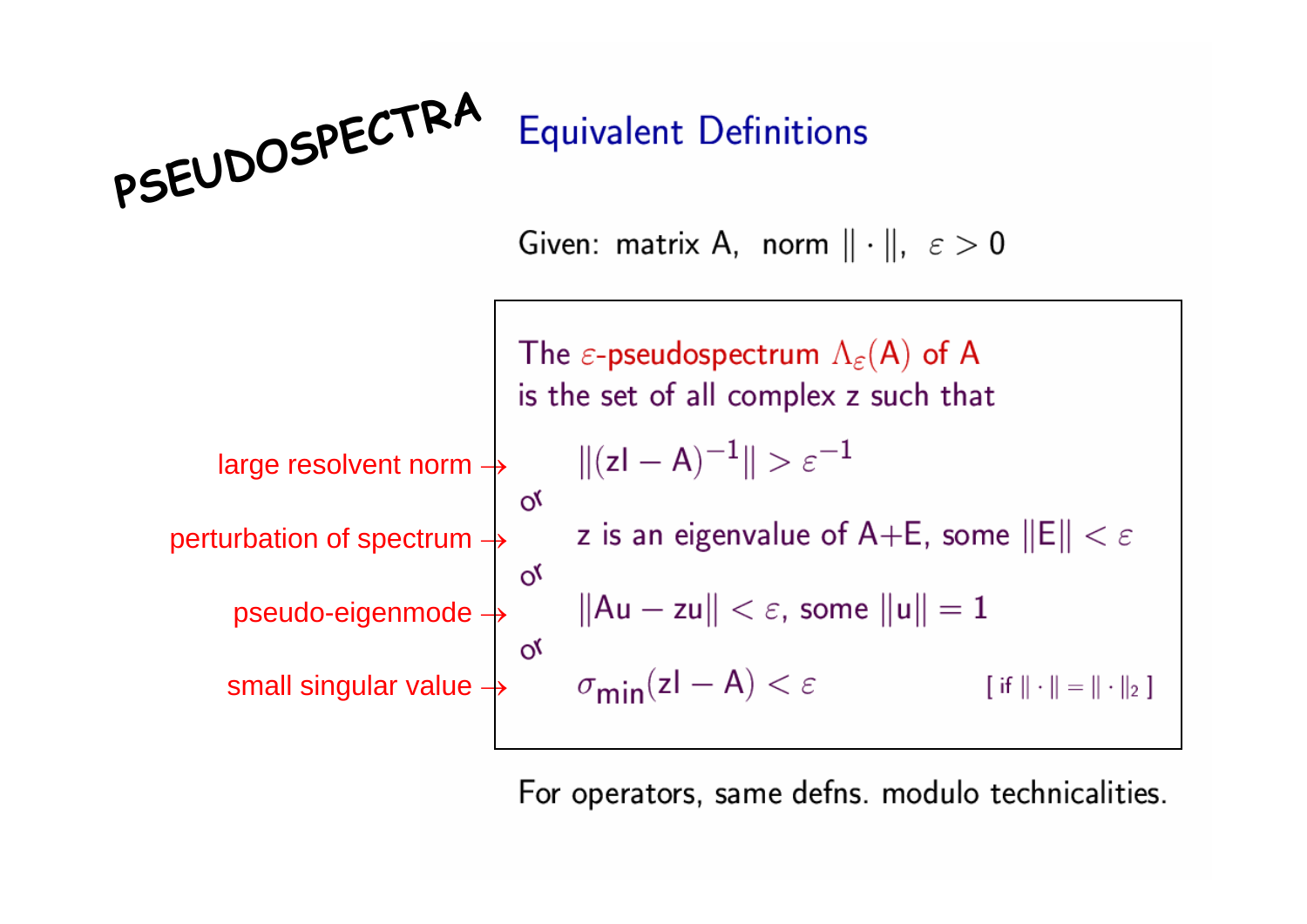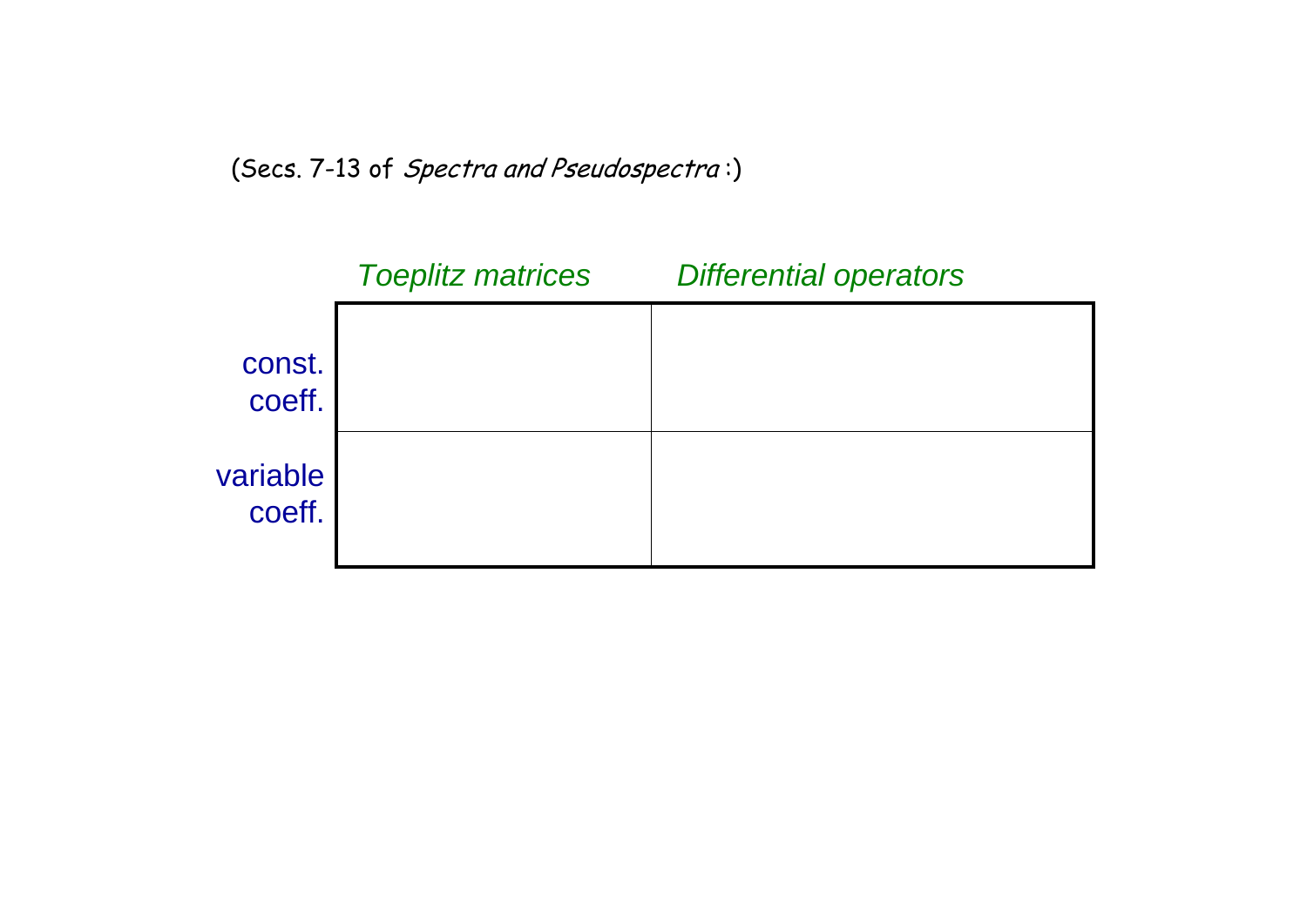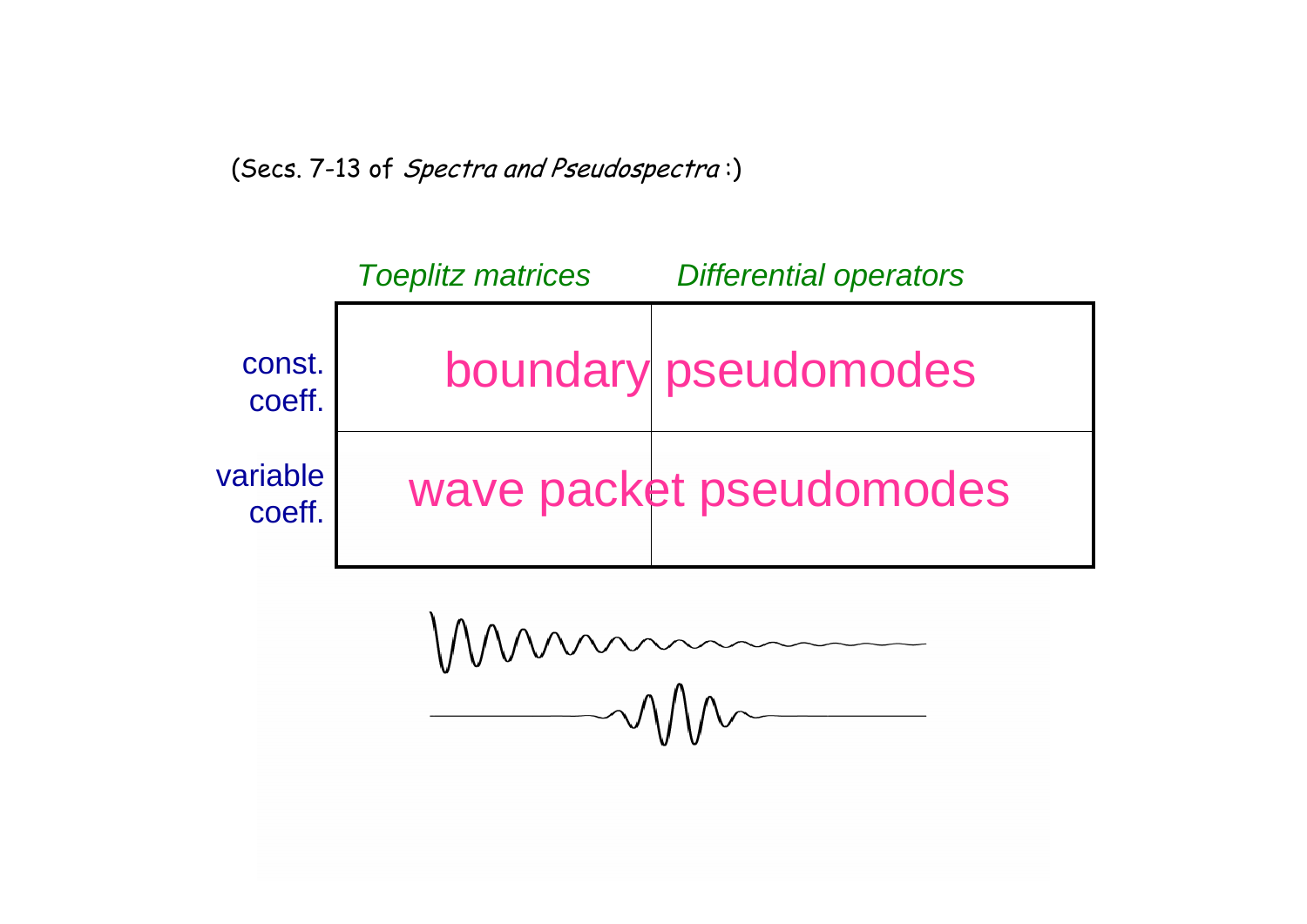|                    | <b>Toeplitz matrices</b>                                                                                                                       | <b>Differential operators</b> |
|--------------------|------------------------------------------------------------------------------------------------------------------------------------------------|-------------------------------|
|                    | $\begin{array}{c} \text{Landau } 75 \\ \text{Const.} \\ \text{Reichel + T. 92} \\ \text{coeff.} \\ \text{Böttcher et al.} \geq 94 \end{array}$ |                               |
| variable<br>coeff. |                                                                                                                                                |                               |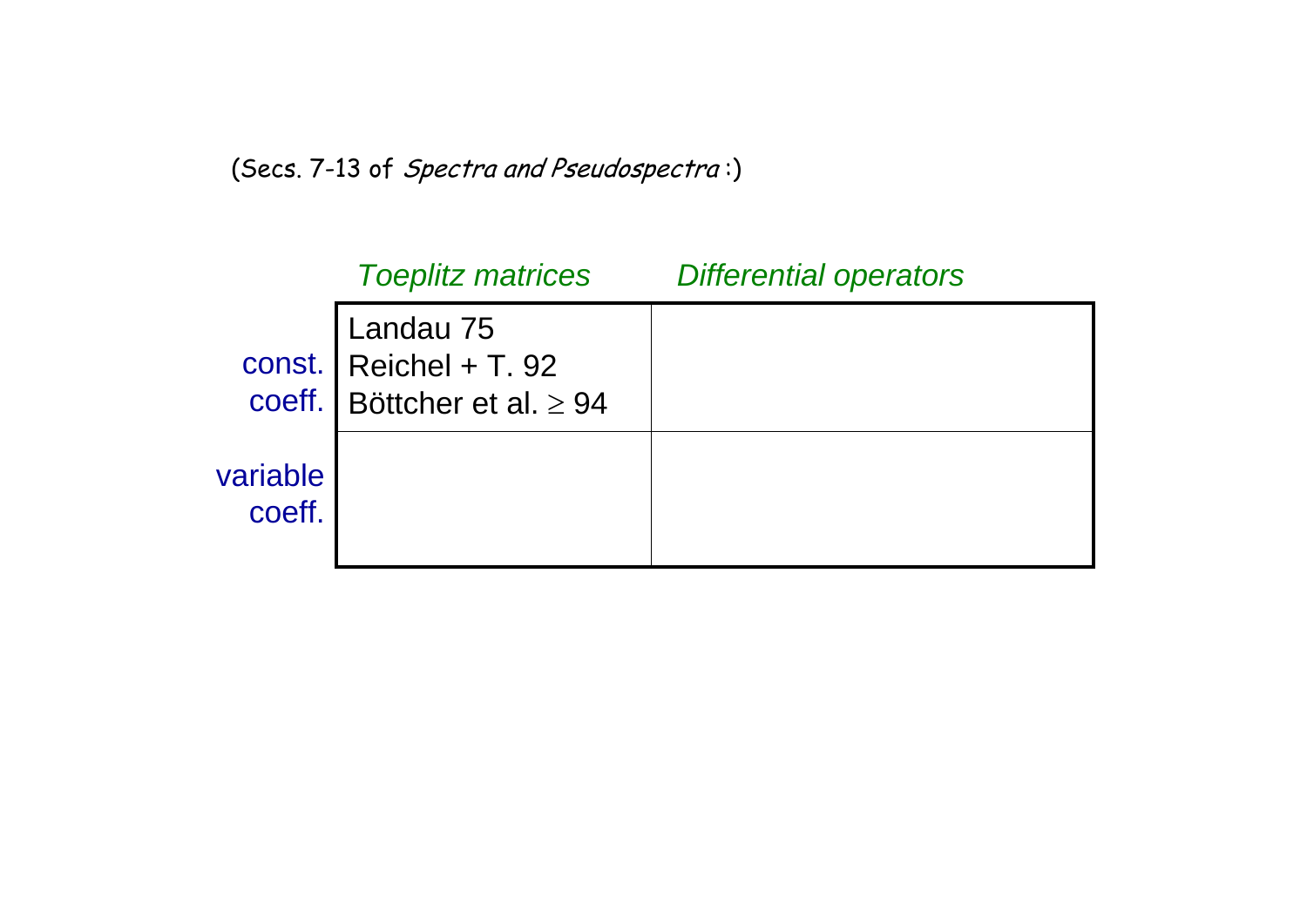|                    | <b>Toeplitz matrices</b>                                                  | <b>Differential operators</b> |
|--------------------|---------------------------------------------------------------------------|-------------------------------|
|                    | Landau 75<br>const. $Reichel + T. 92$<br>coeff. Böttcher et al. $\geq 94$ | Reddy 93<br>Davies 00         |
| variable<br>coeff. |                                                                           |                               |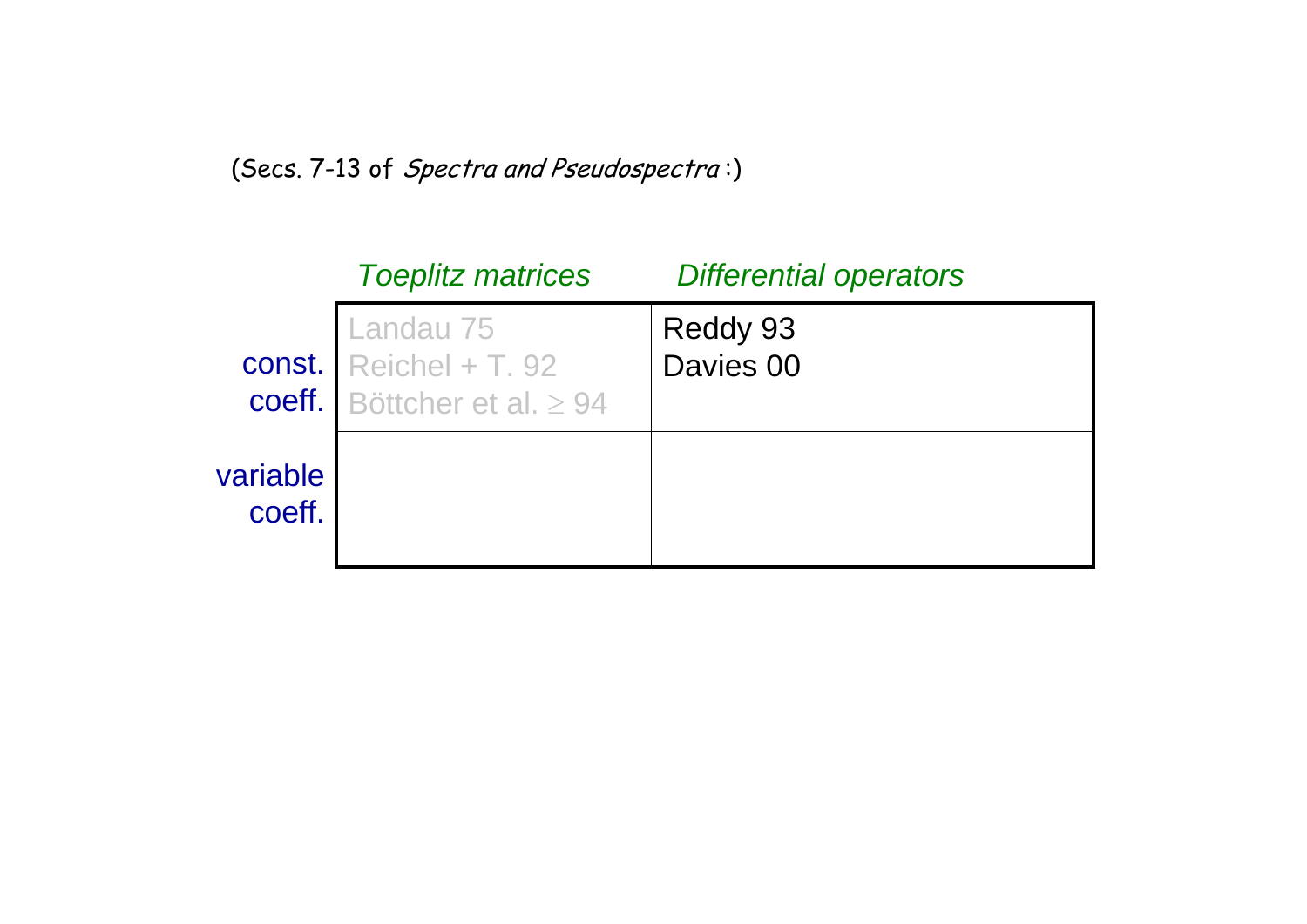|                    | <b>Toeplitz matrices</b>                                                | <b>Differential operators</b> |
|--------------------|-------------------------------------------------------------------------|-------------------------------|
|                    | Landau 75<br>const. Reichel + T. 92<br>coeff. Böttcher et al. $\geq 94$ | Reddy 93<br>Davies 00         |
| variable<br>coeff. | T. + Chapman 04<br>Borthwick + Uribe 04                                 |                               |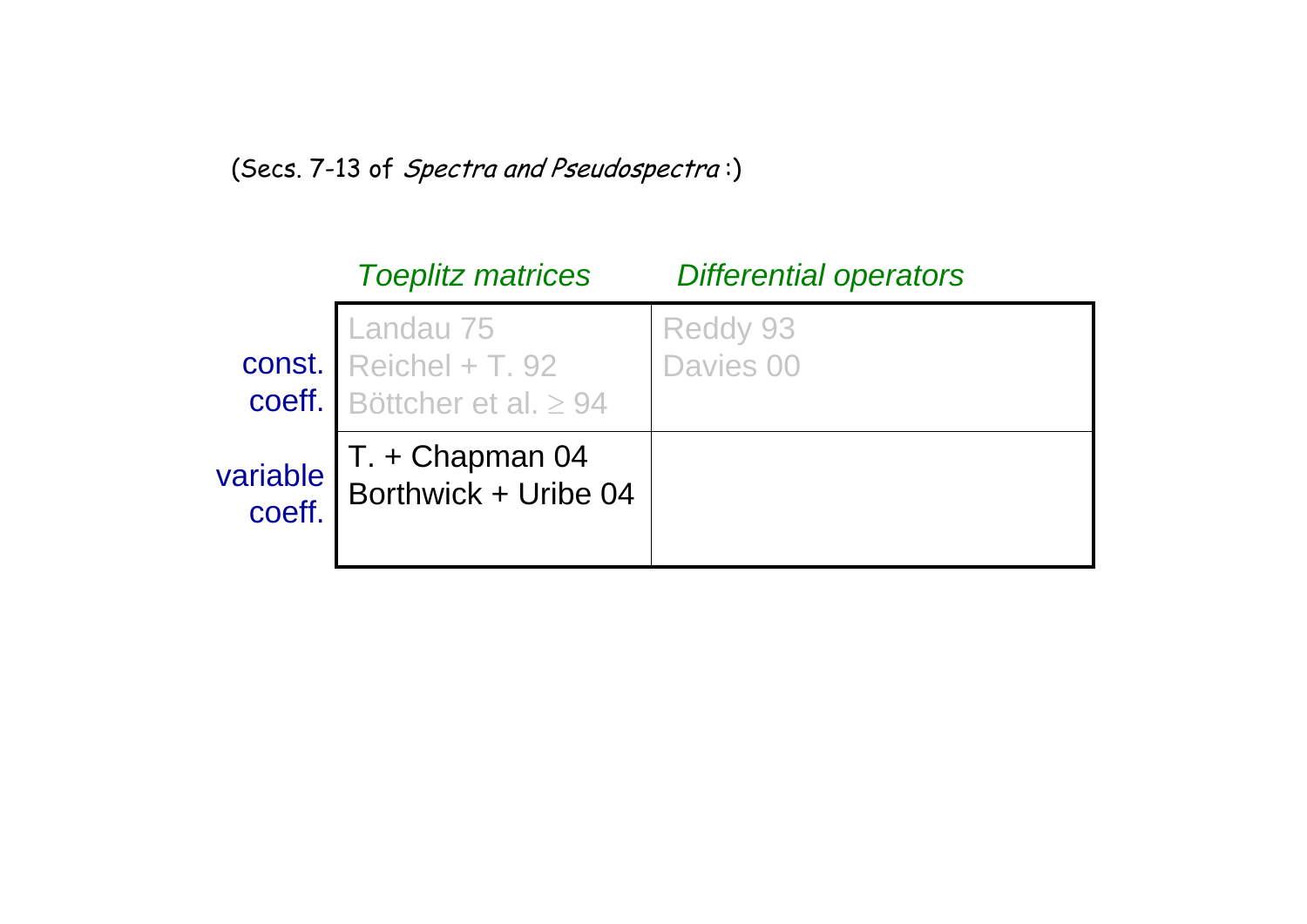|                    | <b>Toeplitz matrices</b>                                                | <b>Differential operators</b>             |
|--------------------|-------------------------------------------------------------------------|-------------------------------------------|
|                    | Const. Landau 75<br>Reichel + T. 92<br>coeff. Böttcher et al. $\geq 94$ | <b>Reddy 93</b><br>Davies 00              |
| variable<br>coeff. | T. + Chapman 04<br>Borthwick + Uribe 04                                 | Davies 99<br>Dencker-Sjöstrand-Zworski 04 |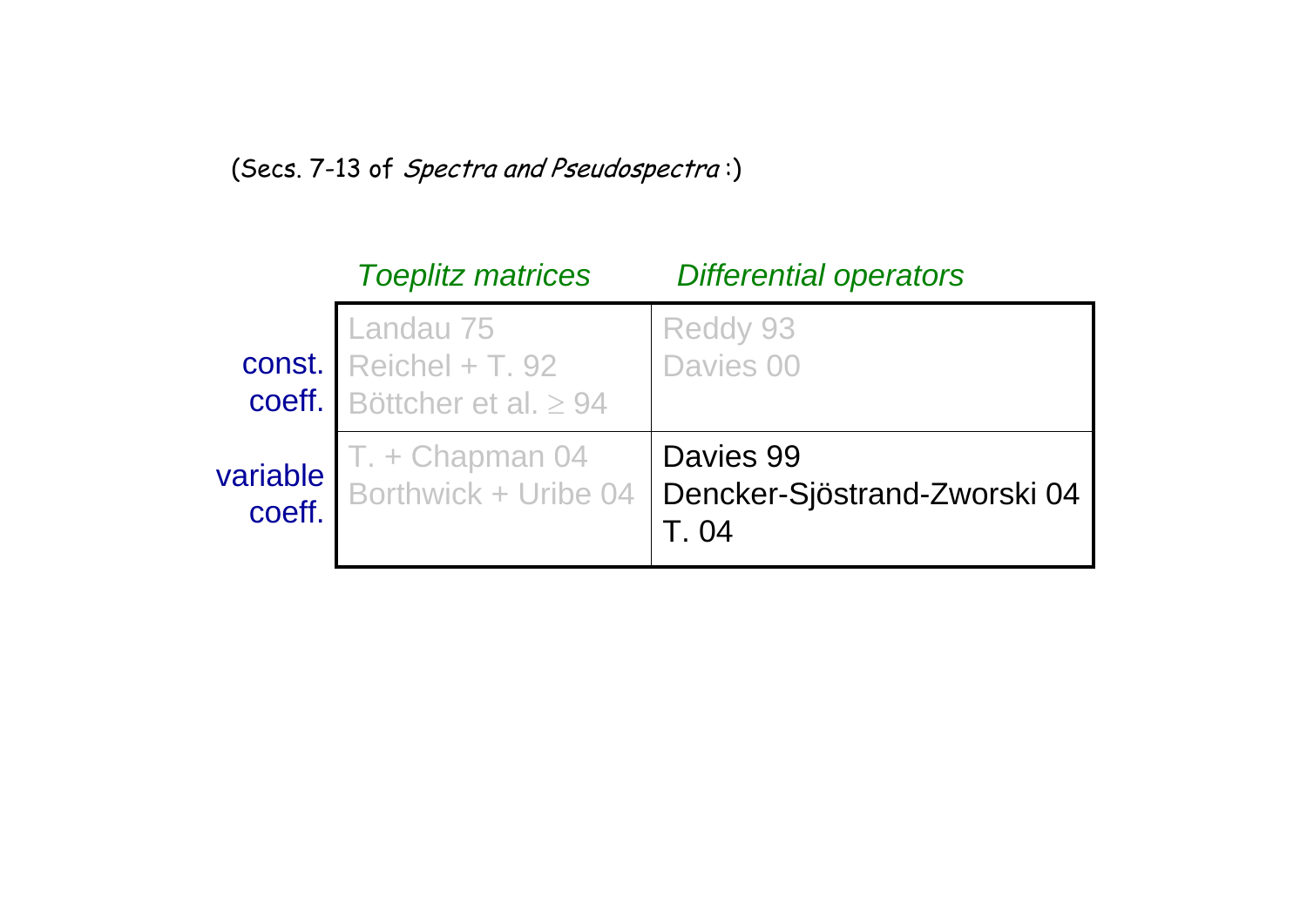|                    | <b>Toeplitz matrices</b>                                                                                                                | <b>Differential operators</b>             |
|--------------------|-----------------------------------------------------------------------------------------------------------------------------------------|-------------------------------------------|
|                    | $\begin{tabular}{ l l } \hline \texttt{Landau 75} \cr const. & Reichel + T. 92 \cr coeff. & Böttcher et al. &\geq 94 \cr \end{tabular}$ | Reddy 93<br>Davies 00                     |
| variable<br>coeff. | T. + Chapman 04<br>Borthwick + Uribe 04                                                                                                 | Davies 99<br>Dencker-Sjöstrand-Zworski 04 |

Nonhermitian quantum mechanics "ghost" solutions of ODEs exponential dichotomy theory Orr-Sommerfeld eq., hydrodynamic stability Lewy/Hörmander nonexistence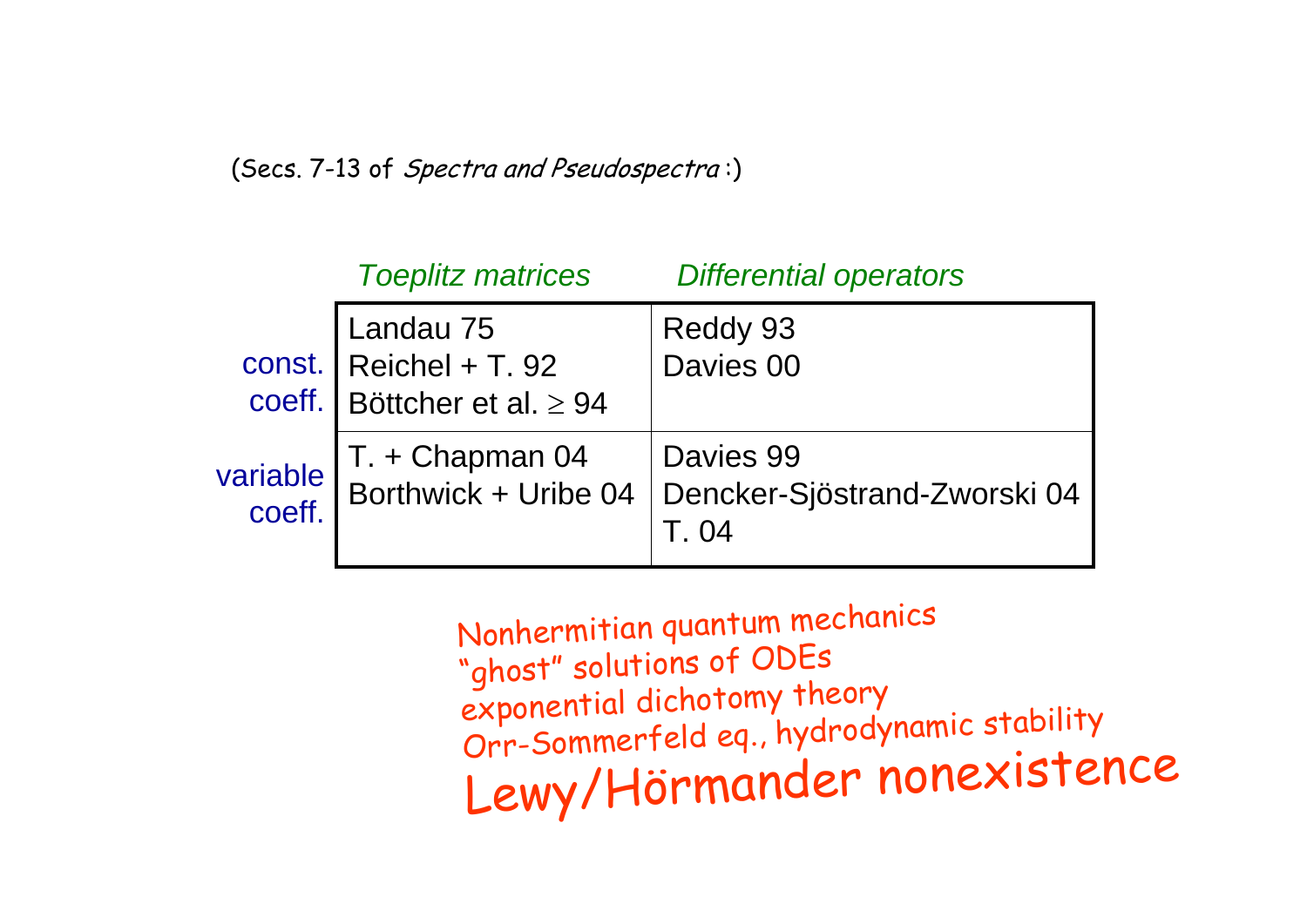Back to adjoint-Mizohata operator:  $\mathcal{L} \star \mathcal{V}$  =  $-v_x + i v_y$ .

For any 
$$
k>0
$$
,  $v_k(x,y) = exp(k(iy-x^2/2))$  satisfies  $L * v_k = 0$ .

On  $x\in[-1.1]$  with zero b.c.'s, for example, it is an  $\;$  $\bm{\epsilon}$ -pseudoeigenfunction for  $\bm{\lambda}$  =  $=$  0 for an exponentially small  $\,$   $\,$   $\,$   $\,$   $\,$ 

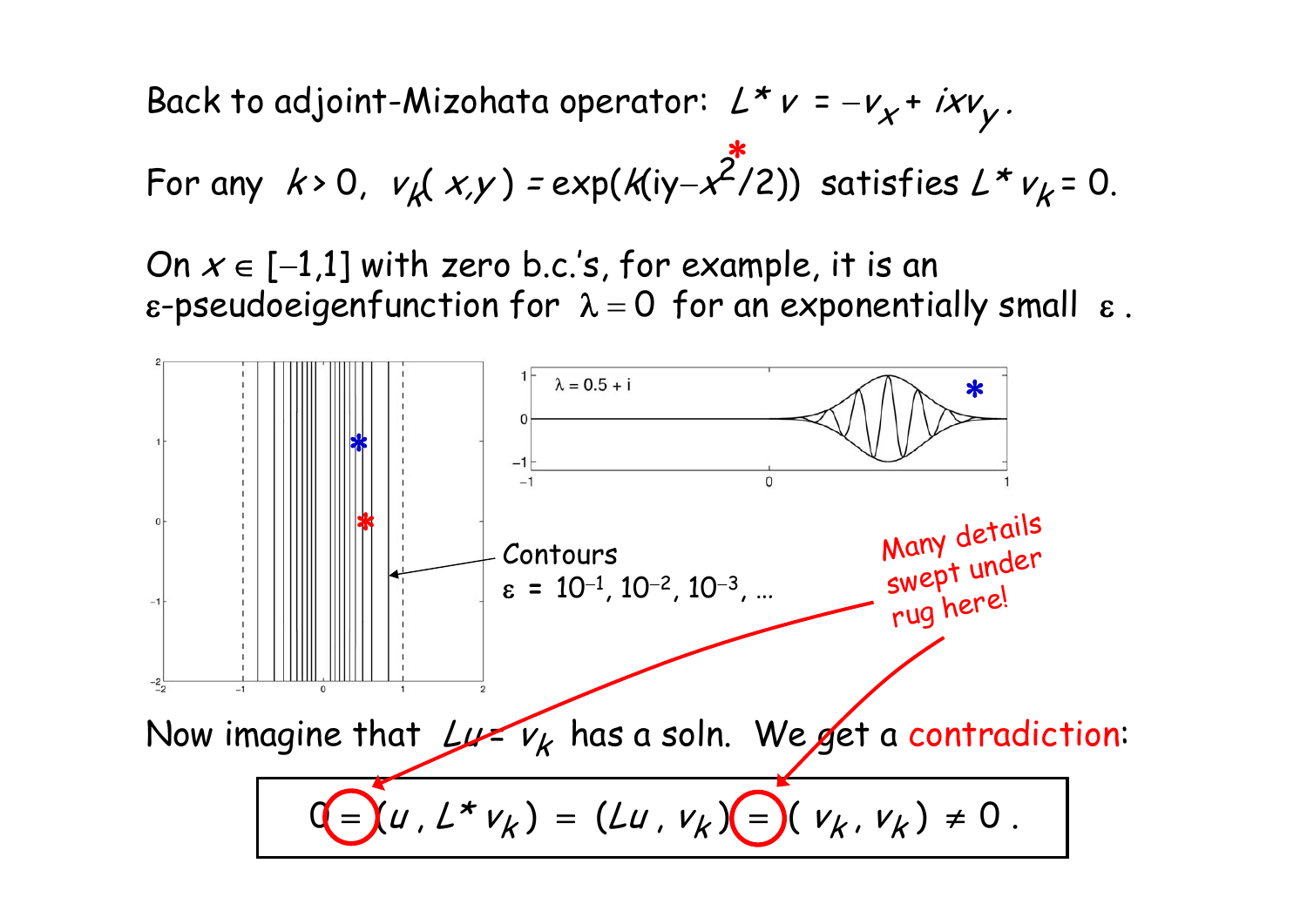The same argument works generally for partial- or pseudodifferential operators. The key point is that the adjoint equation has a wave packet pseudosolution…



…implying nonexistence of solutions to the primal equation.